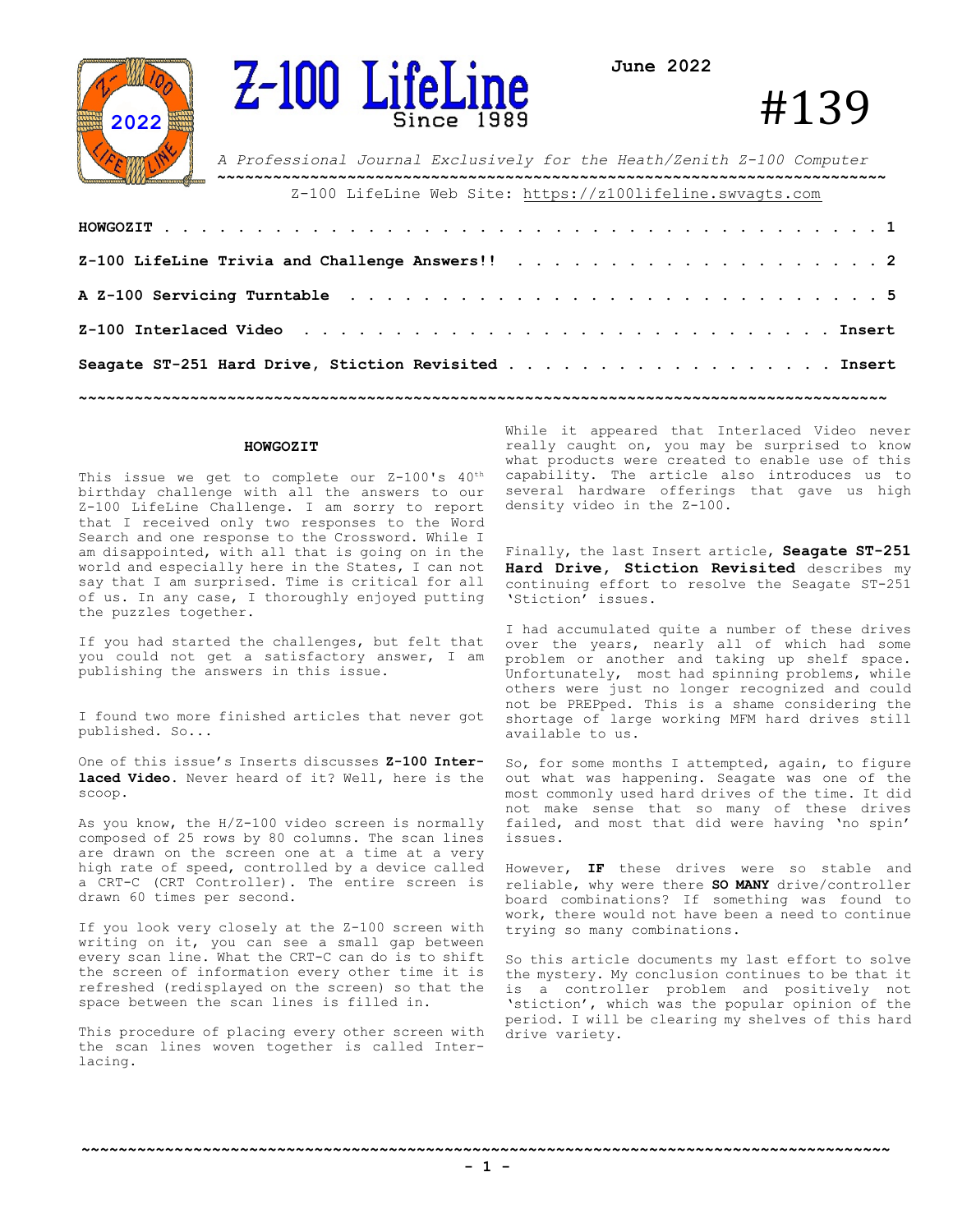While most of the Z-100 series computers that I have found were from the mid-80's, I believe that I have seen at least one dating back to 1982, surely one of the earliest. Do you know what that means?

The Z-100 series computer is celebrating 40 years young! Did you ever imagine that it would still be operational, in some form, 40 years later? I doubt that Heathkit or even Zenith ever even contemplated the thought...

So, as a form of celebration, I created a new challenge.

It has been many years since we have last had a contest. In fact, the last word find game was in December 1995, issue #42! So, I thought of a three-phase contest open to anyone for a chance to win \$20.00 off their next Z-100 LifeLine purchase.

The first phase was probably the most time consuming as it required you to research the Z-100 LifeLine website to answer several trivia questions. It was meant to remind you of many, probably long forgotten, aspects of Zenith and Heathkit computing and was to provide you a ready reference to assist in the other two phases of the challenge.

Phase two was to complete a word search challenge. Unlike most word search puzzles, there was **no** list of words provided to search for, and alphanumeric characters were permitted, but the words to be found were from the trivia that you compiled in the first phase.

The owner of the word list that most closely matched ours, would receive a discount of \$10.00 towards their next purchase at "*Z-100 LifeLine*".

The last LifeLine contained the phase three challenge, which asked you to complete a crossword puzzle. This puzzle also included important numbers and names associated with Heathkit Computers and Z-100 LifeLine Trivia.

Obviously, since it was created by me, it was not like the usual crossword. It would again contain alphanumeric characters, and some of the answers would need to be answered **reversed** (I have not seen that before). The clues were simple, but for those who failed to complete phase one, could be a bit more challenging.

All you had to do was mail or email a copy of this back to me before the end of the contest.

Again, the puzzle that most closely matched ours would receive a discount of \$10.00 towards their next purchase at "*Z-100 LifeLine*". Even if you could not complete the puzzle, it may have still won.

So, **Phase One**... Here is the series of questions that would review important facts and events that have happened over the years in the Heathkit and Zenith community, but more specifically, to the users of the Z-100 computer community... this time with the answers:

1. The Z-100 was first introduced in the early to mid 1980s.

- When was the Z-100 LifeLine first published? It's on the letterhead - **1989**.
- And by whom? **Paul Herman**
- Who assumed publishing duties with issue #31 in 1994? **Steven W. Vagts**

2. In addition to several newsletters that were being published in the 80s, there were two fine magazines specifically for Heath/Zenith (H/Z) computers.

- What were they? *REMark* and *Sextant*
- What H/Z newsletter was published by Henry Fale? **H8Scoop Newsletter, later HScoop, 80-95**
- What H/Z newsletter was published by Charles Floto? **BUSS Newsletter, 77-89**
- Who were the two publishers of *"The Staunch8/89'er"*? **The Staunch 8/89'er was a newsletter for the H-8/H-89 by Hank Lotz, Dec86-Sep87 and by Kirk Thompson, Dec87-Oct92.**

3. "ADVENTURE" was an early game developed around 1979. Do you recall the special magic word used to help move through one or more of the chambers? (Hint: See LifeLine issue #64.) **XYZZY was in a picture in that issue.**

- 4. There were several PC Emulators developed for the Z-100 to run PC-DOS:
	- One consisted of a set of several boards, including a new floppy controller board. What was the name of this set of boards from UCI? **EasyPC PC Emulator**
	- The other consisted of one board that mounted to the top of the Z-100 mother board. What was the name of this PC Emulator board? **Gemini PC Emulator**
	- There was another PC-emulator board that started as just a software utility. What was the name of that utility? **ZPC**
	- What REMark Engineer was responsible for the ZHS hardware circuit to support this first PC-emulation software? **Patrick Swayne**

 He also ran a column for years patching applications and describing the continuing developments in PC-emulation.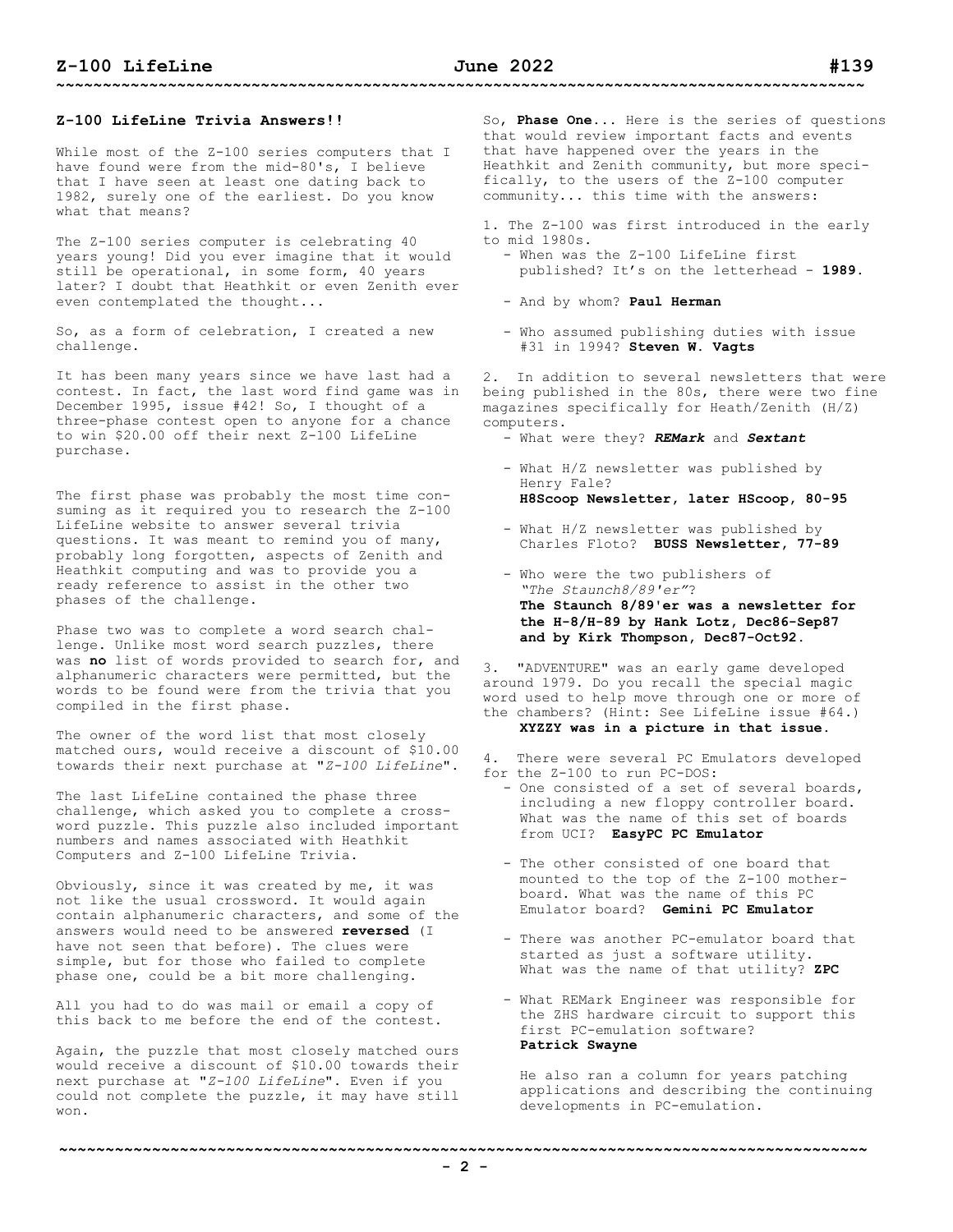- What was the name of the S-100 board that was developed by Mike Zinkow (Parts-is- Parts) to enhance that PC-emulation software by providing hardware resolution to some remaining glitches? **Scottie Board**

 **Note**: Each of these PC-emulators now have articles on the "*Z-100 LifeLine*" Website.

5. There have also been several real time clocks developed for the Z-100. The most popular one was installed under the ROM chip on the Z-100 motherboard.

- What was the name of this clock module, sold by Zenith? **SmartWatch**
- Another clock was available at the time, developed by FBE Research Company, Inc, and was mounted on a board that replaced the 68A21 Peripheral Interface Adapter (PIA) at the U114 socket. What was this clock's name? **ZCLOCK** or **ZCLK**

 An updated version of this last real time clock board is still available from *Z-100 LifeLine*. **Note:** The Z-100 LifeLine IDE Controller Board had its own RTC.

6. The Z-100 was unique in that it could run 8-bit software using an 8085 CPU and 16-bit software using the 8088 CPU. This enabled the Z-100 to run the earlier Heathkit H/Z-89/90 software.

- Which Operating System used the 8085 CPU? **CP/M, CP/M-85**
- Which Operating System used the 8088 CPU? **Z-DOS, MS-DOS (now also called Z-DOS)**

 Actually, the Z-100 could run numerous versions of CP/M (Control Program/Monitor and later Control Program for Microcompu ters) from Digital Research. However, CP/M version 3, aka CP/M Plus, for the Z-100 was attributed to Barry A. Watzman.

7. There were several popular Z-100 Spreadsheet Software in the 1980's:

- The most popular spreadsheet program, aka 1-2-3, was from what company? **LOTUS**
- Another popular Microsoft spreadsheet, marketed by Zenith was? **MULTIPLAN**
- And yet another from PeachTree Software was? **PEACHCALC** or **SUPERCALC**

8. There were several choices for Z-100 word processing applications. Two lesser known packages were Galahad from Golden Knight Software and WatchWord from S & K Technology. Can you name these?

- One from Microsoft? **MS WORD**

- One from PeachTree? **PEACHTEXT** or **PT5000**

- One had a celestial body in the name? **WORDSTAR**

9. What were the set of Zenith Disk-based diagnostics utilities called? **DIAG**

10. Paul Herman developed a Floppy Disk software driver that could allow the Z-100 to use several additional disk formats and more drive sizes than the Z-207 Floppy Controller could normally use. Do you remember the name of this popular package? **DISKPACK**

Paul Herman developed several other software enhancements for the Z-100, including a set of diagnostics utilities, The Herman Utilities (similar to The Norton Utilities for the PC of the period).

11. Barry Watzman also developed a background Desktop Utility Program for the Z-100, similar to Borland International's "Sidekick" program (for the PC) that combined a Calculator, Calender, Notepad, Rolodex, and Typewriter functions.

- What was the name of this Desktop Utility? **PERKS**

12. The last official Zenith Monitor ROM (MTR-ROM or ZROM) chip (U149 on the motherboard) was v2.9.

- Can you name the developer that was chiefly responsible for version 3.x? **Bob Donohue**
- ZROM version 4 provided a much greater capability. In addition to the normal ROM diagnostics, it provided a means of changing nearly every conceivable Z-100 function setting imaginable. For example: The normal keyboard type was QWERTY. What was the name of an alternative keyboard? **DVORAK**
- Three character sets were also placed in the ROM.
	- O The OLD or normal, single-dot character set.
- S The SINGLE-DOT (but included the graphics characters).
	- D The DOUBLE-DOT to represent the IBM character set.
	- Where can you set the character set? **Press {F10} repeatedly in DRIVECFG**

 An alternative is to use the MTR vers 4.3 ESCape sequence (displayed as the second bootup or help {**SHIFT**}-{**HELP**} screen). Select {**f**} (font) to set the character map and {**g**} will display it.

- This latest ROM (v4) was primarily the work of one person. Who was this chief developer? **John Beyers**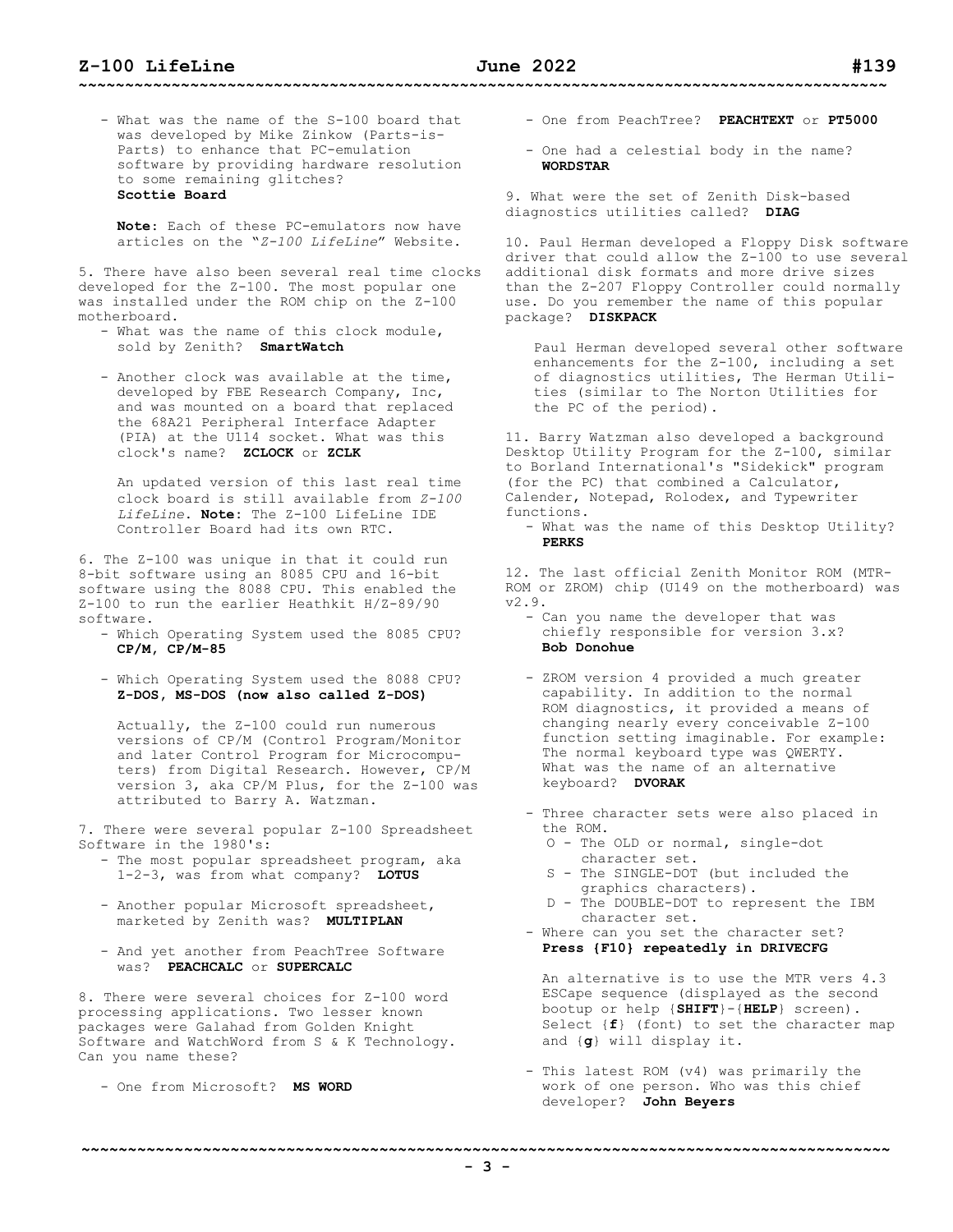13. The first DOS operating system that ran on the Z-100 series computer was called Z-DOS (versions 1.0 or 1.1). The last official version of MS-DOS developed by Zenith for the Z-100 series computer was version 3.10. And the last version of PC-DOS developed by Zenith for the Z-100 using a PC-Emulator (it was actually marketed for the Zenith PC clones) was version 3.21. ZDOS v4 was a complete deviation from the normal "look" of previous DOS versions, and with ZROM v4, gave us many new built-in capabilities:

- The normal display on the Z-100, including the 25th line for comments, showed 25 lines. What new command could provide up to double that number? **SETLPS**
- ZDOS version 4 was developed from Microsoft DOS versions 4 through 6, then completely modified to operate on the Z-100. What two individuals were most responsible for this ZDOS v4 development? **John Beyers** and **Mike Zinkow**

14. Who was the famous comic character that Zenith once used in an advertising campaign? **"Ziggy" of "Ziggy for Zenith" campaign.**

15. CDR Systems developed the first SCSI hard drive controller for the Z-100 to replace the aging Z-100 "Winchester" MFM hard drives. But when these boards also became scarce, the Z-100 LifeLine SCSI Controller Board was the first board developed by a team of LifeLine volunteers.

- However, who were the three volunteers that developed the Z-100 LifeLine IDE Controller Board? **John Beyers, Charles Hett, and Steve Vagts**
- While the SCSI board used an EEPROM to provide programming and boot capability, what provides that capability on the IDE Controller? **NVsRAM**

 No, it is not the Altera chip, which is a programmable chip that is the brains that controls all the IDE control functions.

16. There were several modifications developed over the years to enable the Z-207 Floppy Controller to use dual-density (3.5" 1.44Mb/720Kb or 5.25" 1.2Mb/360Kb) drives. The first was suggested by Jim Hughes in 1991 and was described in LifeLine issue #13. The development of ZDOS v4, permitted a better modification. Who proposed and developed this better modification?

## **Travis Barfield**

17. What is the connector, J4, on the Z-100 back panel used for? It resembles a phone jack, but it is NOT used for a modem connection.

# **Light Pen**

18. The Z-100 is capable of several RAM capacities:

- Before the upgrade to 256K chips, each bank of RAM (3 total) on the motherboard contained? **64 Kb**

- After the upgrade to 256K chips, each bank of RAM (3 total) on the motherboard contained? **256 Kb**
- Each S-100 Bus Z-205 RAM Card could add how much RAM? **256 Kb (using 64k chips)**
- 19. What is the Z-100's standard CPU speed; 4MHz, 5MHz, or 8MHz? **5 MHz**
	- After the Zenith HA-8 upgrade, it could run at what speed? **8 MHz**

 There were also a few 3rd party speed/RAM upgrades: Z-MAX from Graymatter Application Software and from FBE Research Company that worked quite well. FBE also had one, the "ZMF100" that upgraded the RAM on our "old" motherboard. CDR Systems created a speed module for the Z-100 that allowed switching speeds. Steven Vagts created and still sells a similar, but not switchable, speed module.

20. The Z-100 uses ASCII (American Standard Code for Information Interchange) characters and codes. But it may also use standard American National Standard Institute code, if the appropriate driver is installed. What is the name of this code? **ANSI**

The completed Word Find Puzzle was:

#### Z-100 Word Find Puzzle for 2022



My list of words for the Word Find Puzzle:

| $1 - 2 - 3$ | 5MH 7.            | 8MHZ         | 64K  | 192K          |
|-------------|-------------------|--------------|------|---------------|
| 256K        | 768K              | 1989         |      |               |
| ANST        | ASCII             | BARFIELD MOD |      | <b>BEYERS</b> |
|             | BUSS (Newsletter) | CAD          | CP/M | DTAG.         |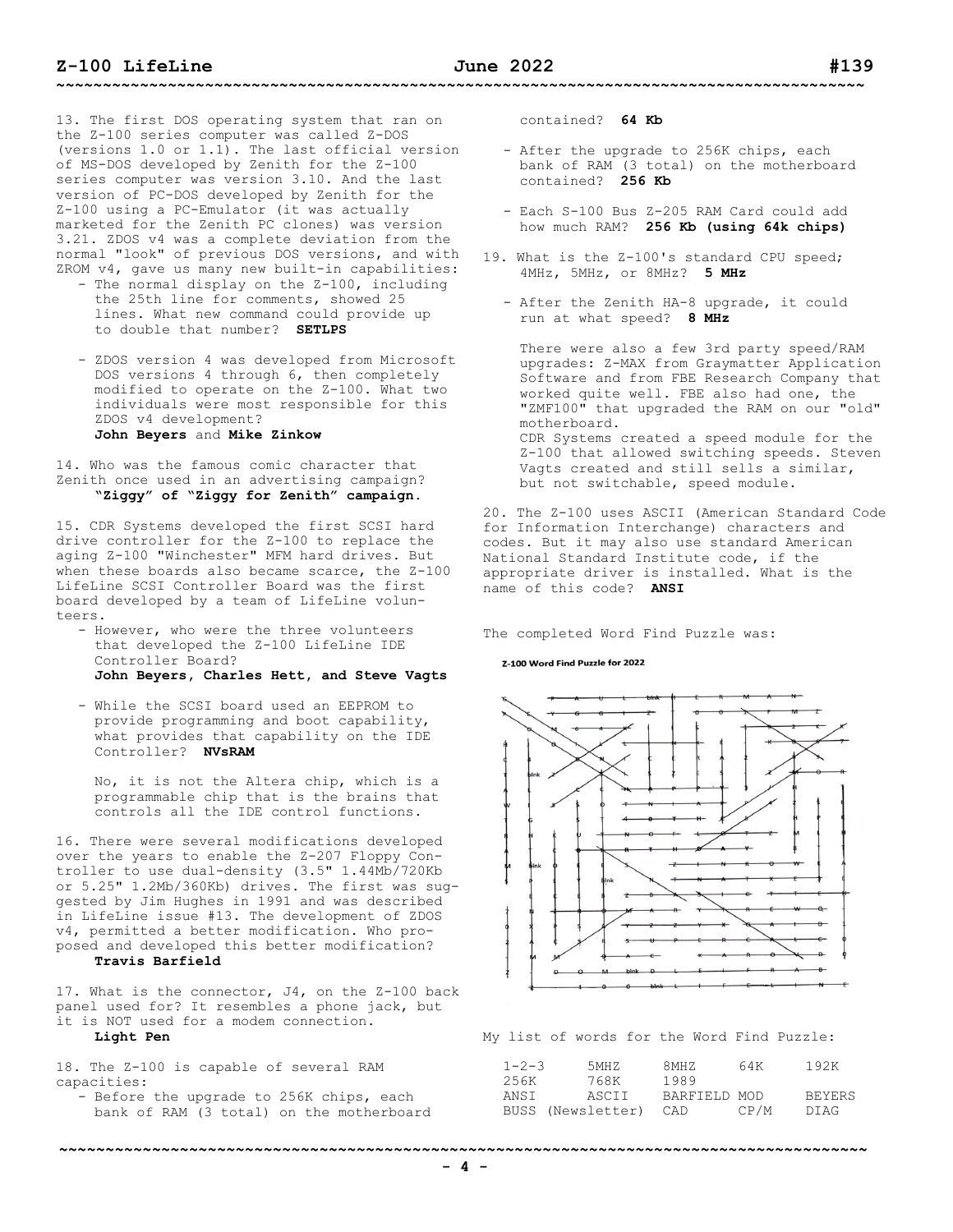| DVORAK              | EASYPC          | FONT              | GEMINI   |           |
|---------------------|-----------------|-------------------|----------|-----------|
| HAPPY 40TH BIRTHDAY |                 | $($ on $3$ lines) |          |           |
| HEATHKIT            | <b>HETT</b>     | <b>HSCOOP</b>     | $H - 89$ | $H - 100$ |
| J4 LIGHT PEN        |                 | <b>T.TNK</b>      | LOTZ     | MASM      |
| PAINT               | HERMAN<br>PAUL. |                   | PERKS    | OWERTY    |
| <b>ROM</b>          | RAM             | SCOTTIE BOARD     |          | SCSI      |
| <b>SETLPS</b>       | SEXTANT         | SMARTWATCH        |          |           |
| SUPERCALC           |                 | VAGTS             | XYZZY    | ZBASIC    |
| ZCLK                | ZCLOCK          | ZDOS4             | ZENITH   | ZHS       |
| ZIGGY               | ZINKOW          | ZMF100            | ZPC      | ZROM      |
| $7 - 100$           | LIFELINE        | $7 - 207$         | $Z-MAX$  |           |

The completed Crossword was:



Well, these were certainly not easy, but as a challenge, they were not meant to be. Nevertheless, I hope that you tried. The winner to both challenges was Charles Hett, who only missed a few words in each. He declined the monetary prizes. Thank you Charles.

As I had only one additional response to the Word Find puzzle, I awarded the \$10.00 prize to Glenn Buchanan. Thank you Glenn.

And speaking of Charles, he sent me some photos of his Z-100 servicing platform that I thought was clever enough to present next...

## **A Z-100 Servicing Turntable**

As I just mentioned, Charles Hett sent me a few photos showing his rotating workstation that permits easy access for servicing his Z-100 from any direction.



The boards are plywood, about 3/4" thick and 2' x 2' square. The turntable, available from Lowe's, is a 12" size swivel, with a 1000 pound capacity for about \$16.00. The screw visible at the right front locks the turntable in position.



Nicely done, Charles. Thanks for the idea.

**~~~~~~~~~~~~~~~~~~~~~~~~~~~~~~~~~~~~~~~~~~~~~~~~~~~~~~~~~~~~~~~~~~~~~~~~~~~~~~~~~~~~~~~**